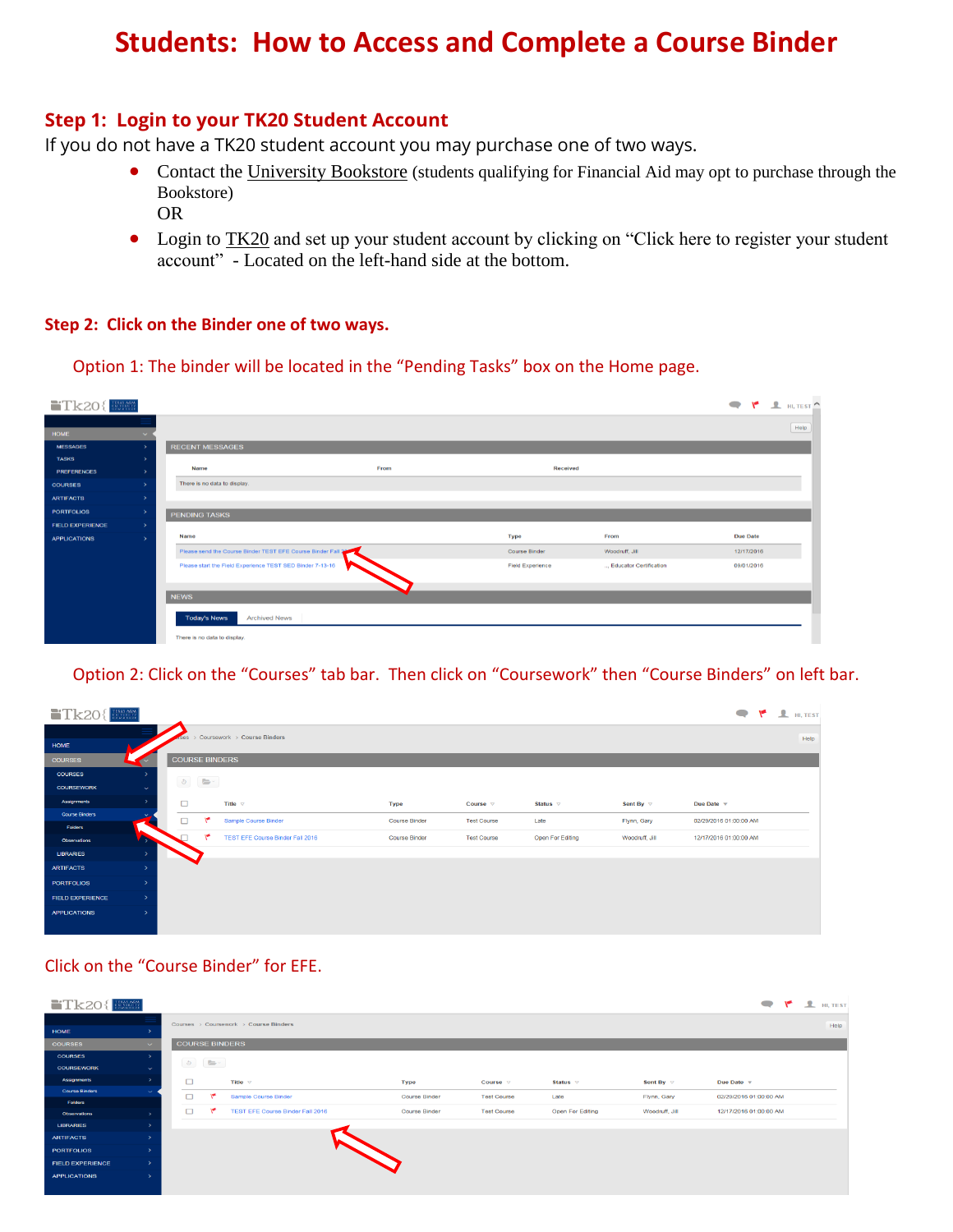# **Step 3: Enter EFE Placement Details**

- 1. Click on the "Placement" Tab of the binder
- 2. Click on the "Early Field Experience Placement Details" form in the color blue.
- 3. Add placement details to the form and click on "update" located in the bottom right corner.
- 4. Click on "Save". DO NOT Submit. You will submit once all tabs/documents are completed.

| IKIVEKSIT<br>COMMILE<br><b>HOME</b><br><b>APPLICATIONS</b>                                                                                 | Courses > Coursework > Course Binders > Test EFE Course Binder (Spring 2017)<br>TEST EFE COURSE BINDER (SPRING 2017)                                                                                                                                                                                                                                                                                                                                                                                                                                                                                                                                             | ${\bf 1}$ – click on the Placement tab<br>Help                                                                                                                                |
|--------------------------------------------------------------------------------------------------------------------------------------------|------------------------------------------------------------------------------------------------------------------------------------------------------------------------------------------------------------------------------------------------------------------------------------------------------------------------------------------------------------------------------------------------------------------------------------------------------------------------------------------------------------------------------------------------------------------------------------------------------------------------------------------------------------------|-------------------------------------------------------------------------------------------------------------------------------------------------------------------------------|
| <b>ARTIFACTS</b><br><b>COURSES</b>                                                                                                         | Test EFE Course Binder (Spring 2017)<br>Placement<br><b>EFE</b> Documents                                                                                                                                                                                                                                                                                                                                                                                                                                                                                                                                                                                        | Feedback<br>Extensions<br>Assessment                                                                                                                                          |
| <b>COURSES</b>                                                                                                                             | <b>INSTRUCTIONS</b>                                                                                                                                                                                                                                                                                                                                                                                                                                                                                                                                                                                                                                              | <b>ATTACHMENT(S):</b>                                                                                                                                                         |
| <b>COURSEWORK</b><br>Assignments<br><b>Course Binders</b><br><b>Folders</b><br>Observations<br><b>LIBRARIES</b><br><b>FIELD EXPERIENCE</b> | Once you have secured a placement to complete your observation hours you must click on and<br>complete the Early Field Experience Placement Details Form located on the right hand side.<br>Completing this form provides your instructor your placement details.<br>You may complete your observation experience only in one school. Observation in multiple<br>schools is not permitted. However you are encouraged to observe multiple grades to have a<br>diverse observation experience.<br>Once you have received a field observation assignment, it cannot be changed. You will be<br>required to complete observation in the secured district placement. | <b>Early Field Experience Placement Details:</b><br>Select<br><b>ADDITIONAL ATTACHMENTS (OPT</b><br><b>Additional Attachment:</b><br>Select<br>$2$ – click on the Early Field |
| <b>PORTFOLIOS</b>                                                                                                                          |                                                                                                                                                                                                                                                                                                                                                                                                                                                                                                                                                                                                                                                                  | <b>Experience Placement Details form</b><br>Close                                                                                                                             |

| <b>APPLICATIONS</b>                                  |    | <b>EARLY FIELD EXPERIENCE PLACEMENT DETAILS 1</b>                                                                                                                                                                                                                                                                                                                                                                                           |                                                                                                                                                                                                                                                                                                                              |
|------------------------------------------------------|----|---------------------------------------------------------------------------------------------------------------------------------------------------------------------------------------------------------------------------------------------------------------------------------------------------------------------------------------------------------------------------------------------------------------------------------------------|------------------------------------------------------------------------------------------------------------------------------------------------------------------------------------------------------------------------------------------------------------------------------------------------------------------------------|
| <b>ARTIFACTS</b>                                     | ۰, |                                                                                                                                                                                                                                                                                                                                                                                                                                             | You may complete your observation experience only in one school. Observation in multiple schools is not permitted. However you are encouraged to observe multiple grades to have a diverse observation experience. Once you ha                                                                                               |
| <b>COURSES</b>                                       |    |                                                                                                                                                                                                                                                                                                                                                                                                                                             | field observation assignment, it cannot be changed. You will be required to complete observation in the assigned district placement.                                                                                                                                                                                         |
| <b>COURSES</b>                                       | ۰, | Title:*                                                                                                                                                                                                                                                                                                                                                                                                                                     | Early Field Experience Placement Details 1                                                                                                                                                                                                                                                                                   |
| <b>COURSEWORK</b>                                    |    |                                                                                                                                                                                                                                                                                                                                                                                                                                             |                                                                                                                                                                                                                                                                                                                              |
| Assignments                                          |    | <b>Description:</b>                                                                                                                                                                                                                                                                                                                                                                                                                         |                                                                                                                                                                                                                                                                                                                              |
| <b>Course Binders</b>                                |    |                                                                                                                                                                                                                                                                                                                                                                                                                                             |                                                                                                                                                                                                                                                                                                                              |
| <b>Folders</b>                                       |    |                                                                                                                                                                                                                                                                                                                                                                                                                                             |                                                                                                                                                                                                                                                                                                                              |
| <b>Observations</b>                                  |    |                                                                                                                                                                                                                                                                                                                                                                                                                                             |                                                                                                                                                                                                                                                                                                                              |
| <b>LIBRARIES</b>                                     |    |                                                                                                                                                                                                                                                                                                                                                                                                                                             |                                                                                                                                                                                                                                                                                                                              |
| <b>FIELD EXPERIENCE</b>                              | ۰, |                                                                                                                                                                                                                                                                                                                                                                                                                                             |                                                                                                                                                                                                                                                                                                                              |
| <b>PORTFOLIOS</b>                                    |    |                                                                                                                                                                                                                                                                                                                                                                                                                                             | $3$ – complete the form and hit                                                                                                                                                                                                                                                                                              |
|                                                      |    | <b>PLACEMENT 1</b><br>1. Your field observation must be completed in a district/school with Texas Education Agency Accreditation.<br>2. You may not observe a classroom in which a family member is a student and/or mentor teacher.<br>3. You may complete your observation experience only in one school. Observation in multiple schools is not permit<br><b>District Placement*</b><br><b>Campus Placement</b><br><b>Grade Assigned</b> | "update".<br>The goal of the Early Field Experience (EFE) is to help students gain an understanding of the expectations of teachers in a modern society, and mak<br>encouraged to observe multiple grades to have a diverse observation experience.<br>Mesquite ISD<br><b>Mesquite HS</b><br>10th<br><b>Undate</b><br>Cancel |
| <b>O Tk20, Inc.</b> Graphite Plus: Tk20 v8.2.0 730 4 |    |                                                                                                                                                                                                                                                                                                                                                                                                                                             | 01/04/2017 03:11 PM 4.766 MB of 750 MB used                                                                                                                                                                                                                                                                                  |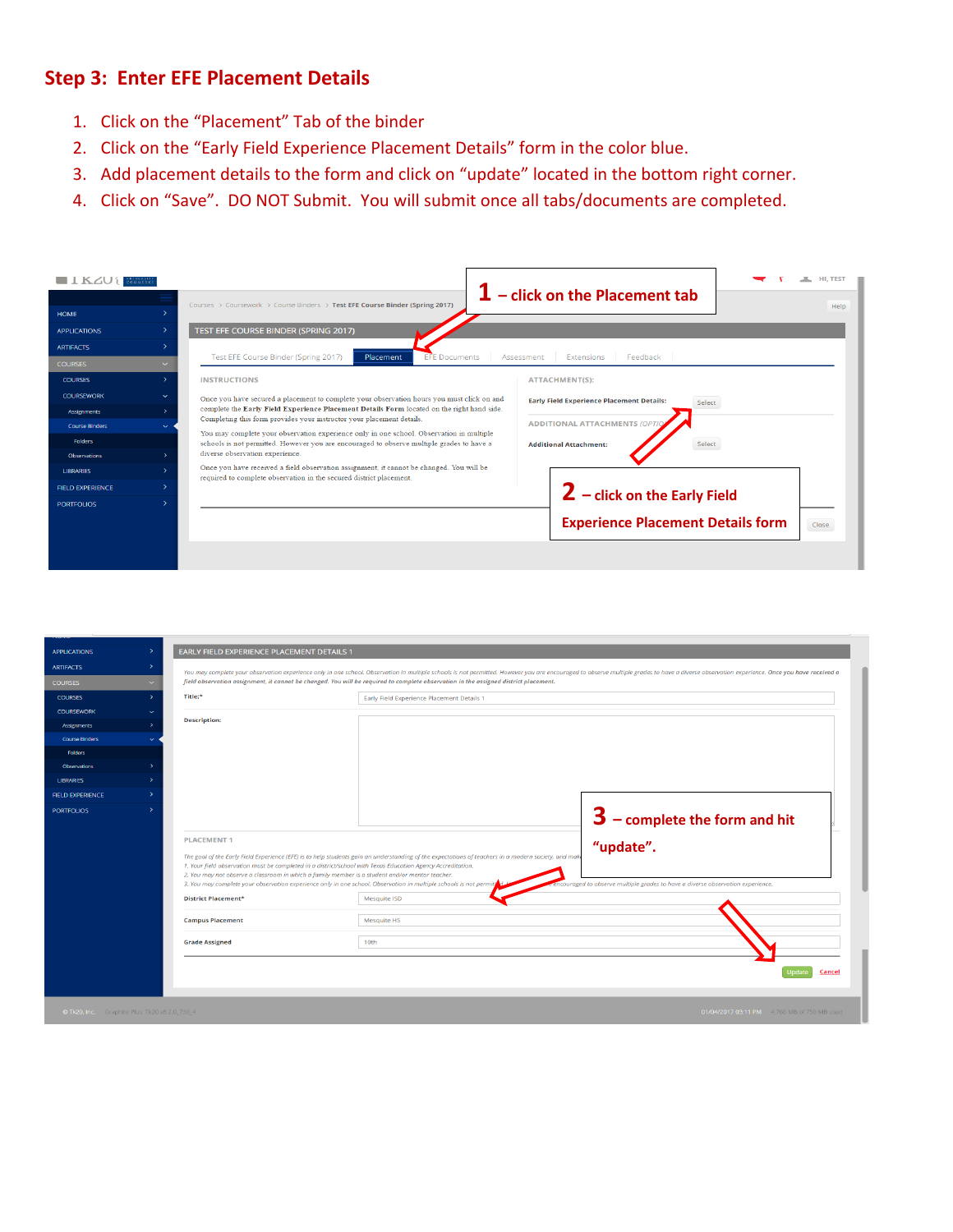# **Step 4: Completing the EFE Documents (Log Sheet)**

- 1. Click on the "EFE Documents" Tab of the binder
- 2. A blank Observation Log is available under "Instructions".
- 3. Once you complete the "Observation Log" you MUST attach the log under "Attachments". If you have more than one log you may attach using "Additional Attachments" within the form.
- 4. Click on "Save". DO NOT Submit. You will submit once all tabs/documents are completed.



### **Step 5: Completing the EFE Documents (Rating Form)**

- 1. Click on the "EFE Documents" Tab of the binder
- 2. A blank Rating Form is available under "Instructions".
- 3. Once you complete the "Rating Form" you MUST attach the form under "Attachments". If you have more than one rating form you may attach using "Additional Attachments" within the form.
- 4. Click on "Save". DO NOT Submit. You will submit once all tabs/documents are completed.

| <b>HOME</b>             |                                                                                                                                                                                                                                                                                                                                                                                                                                                                                                                                                                                                              |                                                                                          |
|-------------------------|--------------------------------------------------------------------------------------------------------------------------------------------------------------------------------------------------------------------------------------------------------------------------------------------------------------------------------------------------------------------------------------------------------------------------------------------------------------------------------------------------------------------------------------------------------------------------------------------------------------|------------------------------------------------------------------------------------------|
| <b>APPLICATIONS</b>     | $\rightarrow$<br>TEST EFE COURSE BINDER (SPRING 2017)                                                                                                                                                                                                                                                                                                                                                                                                                                                                                                                                                        |                                                                                          |
| <b>ARTIFACTS</b>        | $\rightarrow$                                                                                                                                                                                                                                                                                                                                                                                                                                                                                                                                                                                                | - click on the EFE Documents tab                                                         |
| <b>COURSES</b>          | Test EFE Course Binder (Spring 2017)<br><b>EFE Documents</b><br>Placement<br>$\checkmark$                                                                                                                                                                                                                                                                                                                                                                                                                                                                                                                    |                                                                                          |
| <b>COURSES</b>          | $\rightarrow$<br><b>INSTRUCTIONS</b>                                                                                                                                                                                                                                                                                                                                                                                                                                                                                                                                                                         | <b>ATTACHMENT(S):</b>                                                                    |
| <b>COURSEWORK</b>       | $\checkmark$<br>During enrollment of your Early Field Experience you must complete a log sheet documenting                                                                                                                                                                                                                                                                                                                                                                                                                                                                                                   | <b>Early Field Experience Log Sheet:</b><br>Select                                       |
| <b>Assignments</b>      | your hours of observation, a rating form completed by your mentor teacher and a reflection of<br>$\rightarrow$<br>your observation experience.                                                                                                                                                                                                                                                                                                                                                                                                                                                               |                                                                                          |
| <b>Course Binders</b>   |                                                                                                                                                                                                                                                                                                                                                                                                                                                                                                                                                                                                              | <b>Early Field Experience Rating Form:</b>                                               |
| <b>Folders</b>          | <b>Early Field Experience Log Sheet</b><br>Once you have completed the required number of observation hours you will upload your                                                                                                                                                                                                                                                                                                                                                                                                                                                                             |                                                                                          |
| <b>Observations</b>     | completed Early Field Experience Observation Log form located on the right hand side. Be                                                                                                                                                                                                                                                                                                                                                                                                                                                                                                                     | <b>Early Field Experience Observation Reflection</b><br>Select<br>- Field Based Program: |
| <b>LIBRARIES</b>        | sure your log sheet reflects all hours, the mentor initials by each box and student/mentor<br>$\mathbf{\bar{v}}$<br>signatures at the bottom.                                                                                                                                                                                                                                                                                                                                                                                                                                                                | <b>ADDITIONAL ATTACHMENTS (OPTIONA</b>                                                   |
| <b>FIELD EXPERIENCE</b> | $\rightarrow$<br>Click here to download the Early Field Experience Observation Log Form.                                                                                                                                                                                                                                                                                                                                                                                                                                                                                                                     | $-$ to attach rating form                                                                |
| <b>PORTFOLIOS</b>       | $\rightarrow$<br><b>Early Field Experience Rating Form</b><br>Once you have completed the required number of observation hours you will upload your<br>completed Early Field Experience Rating form located on the right hand side. Be sure the form<br>has been completed and contains all required signatures.<br>Click here to download the Early Field Experience Rating Form.<br><b>Early Field Ave</b><br>Reflection<br>Once you have compa<br>the<br><b>Early Field Experience OF</b><br>on the<br>$2$ – to obtain a<br>right hand side.<br>blank rating form<br>All three forms must be completed to | <b>Additional Attachment:</b><br>$4 -$ click on SAVE - DO NOT SUBMIT                     |